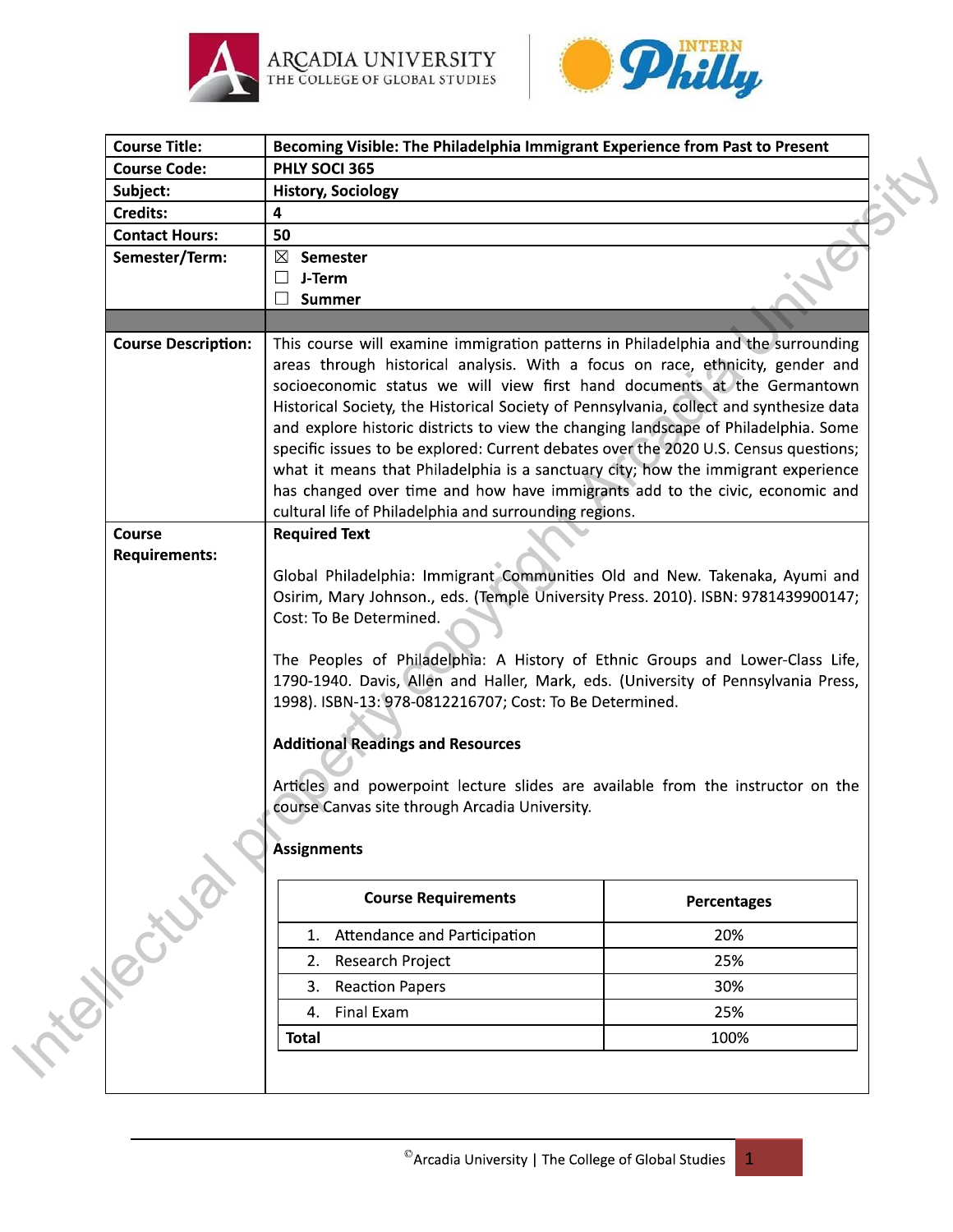





| <b>Learning Outcomes</b><br>and/or Expected  | On completion of the course, students should be able to:         |                                                                                                                                                                                                                                                                                                                                                                                                         |  |
|----------------------------------------------|------------------------------------------------------------------|---------------------------------------------------------------------------------------------------------------------------------------------------------------------------------------------------------------------------------------------------------------------------------------------------------------------------------------------------------------------------------------------------------|--|
| <b>Student</b>                               | <b>Learning Outcomes</b>                                         |                                                                                                                                                                                                                                                                                                                                                                                                         |  |
| <b>Competencies and</b><br><b>Assessment</b> | Critically analyze first hand primary historical documents.      |                                                                                                                                                                                                                                                                                                                                                                                                         |  |
| <b>Measures:</b>                             |                                                                  | Develop research and public speaking skills.                                                                                                                                                                                                                                                                                                                                                            |  |
|                                              | Gain an understanding of the abolition movement in Philadelphia. |                                                                                                                                                                                                                                                                                                                                                                                                         |  |
| <b>Course Outline:</b>                       |                                                                  |                                                                                                                                                                                                                                                                                                                                                                                                         |  |
|                                              | <b>Session</b>                                                   | <b>Topic</b>                                                                                                                                                                                                                                                                                                                                                                                            |  |
|                                              | <b>Session 1</b>                                                 | Philadelphia's Immigrant Community in Historical<br>Perspective                                                                                                                                                                                                                                                                                                                                         |  |
|                                              | <b>Session 2</b>                                                 | German Immigration to Philadelphia from the Colonial<br>Period through the Twentieth Century                                                                                                                                                                                                                                                                                                            |  |
|                                              | <b>Session 3</b>                                                 | Italian Immigrants Build the Philadelphia Landscape                                                                                                                                                                                                                                                                                                                                                     |  |
|                                              | <b>Session 4</b>                                                 | Jewish Immigration to Philadelphia                                                                                                                                                                                                                                                                                                                                                                      |  |
|                                              | <b>Session 5</b>                                                 | Irish Immigration to Philadelphia                                                                                                                                                                                                                                                                                                                                                                       |  |
|                                              | <b>Session 6</b>                                                 | Mexican Immigration and the South Philly Landscape                                                                                                                                                                                                                                                                                                                                                      |  |
|                                              | <b>Session 7</b>                                                 | The New African Diaspora: Transnationalism and Transition<br>in Philadelphia                                                                                                                                                                                                                                                                                                                            |  |
|                                              | <b>Session 8</b>                                                 | Opportunity and Conflict in Transition: Asian Immigration<br>and Community in Philadelphia                                                                                                                                                                                                                                                                                                              |  |
|                                              | <b>Session 9</b>                                                 | Pan-Latino Immigration to Philadelphia                                                                                                                                                                                                                                                                                                                                                                  |  |
|                                              | <b>Session 10</b>                                                | Immigration Law and Policy                                                                                                                                                                                                                                                                                                                                                                              |  |
|                                              | <b>Session 11</b>                                                | The Formation of Identity and Community                                                                                                                                                                                                                                                                                                                                                                 |  |
|                                              | <b>Session 12</b>                                                | Crossing Cultural Lines: Philadelphia Present Day                                                                                                                                                                                                                                                                                                                                                       |  |
| <b>Other Policies:</b>                       | <b>Expectations</b><br>course.<br>Attendance/Participation       | Professional behavior is expected of all students. This includes preparation for<br>classes, on-time attendance at classes, attendance at all group sessions and<br>appropriate participation in the form of attentiveness and contributions to the<br>Respect for the academic process is the major guiding principle for<br>professional behavior and extends to all communications, including email. |  |
|                                              |                                                                  |                                                                                                                                                                                                                                                                                                                                                                                                         |  |

 $\overline{2}$